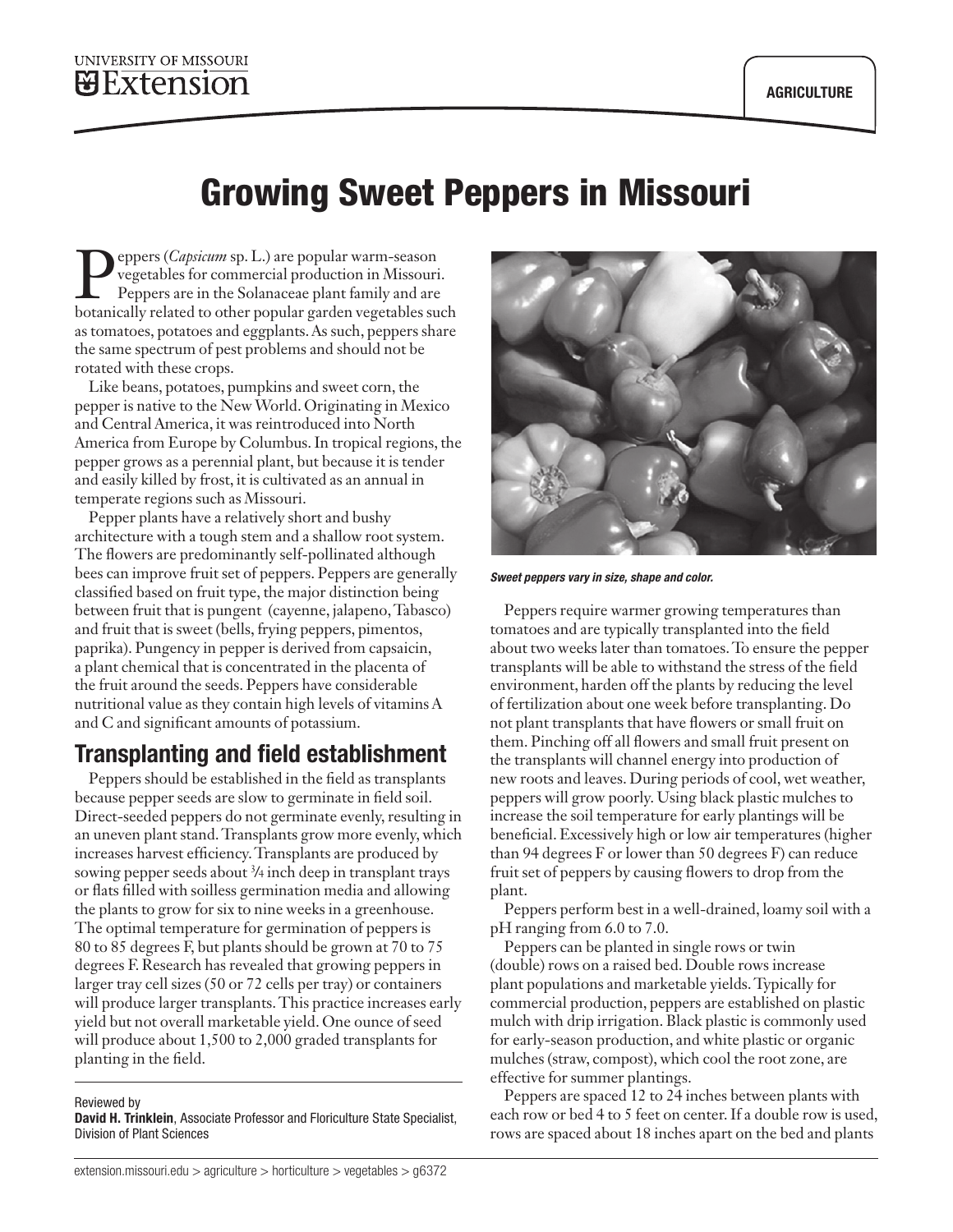#### *Table 1. Suggested sweet pepper varieties for Missouri.*

| <b>Variety</b>          | Days to<br>maturity <sup>1</sup> | Color<br>(immature-mature) | <b>Comments/Disease</b>                                                                       |
|-------------------------|----------------------------------|----------------------------|-----------------------------------------------------------------------------------------------|
| <b>Sweet bells</b>      |                                  |                            |                                                                                               |
| Aladdin                 | 70                               | green-yellow               | Bacterial leaf spot (Race 1, 2, 3), Tobacco mosaic virus                                      |
| Aristotle               | 72                               | green-red                  | Bacterial leaf spot (Race 1, 2, 3), Potato virus Y, Tobacco mosaic virus                      |
| <b>Brigadier</b>        | 71                               | green-red                  | Bacterial leaf spot (Race 1, 2, 3), Potato virus Y                                            |
| Crusader                | 75                               | green-red                  | Bacterial leaf spot (Race 1, 2, 3), Pepper mottle virus, Potato virus Y, Tobacco mosaic virus |
| King Arthur             | 68                               | green-red                  | Bacterial leaf spot (Race 2), Potato virus Y, Tobacco mosaic virus                            |
| Lafayette               | 75                               | green-yellow               | Bacterial leaf spot (Race 1, 2, 3), Potato virus Y                                            |
| Paladin                 | 72                               | green-red                  | Phytophthora blight, Tobacco mosaic virus                                                     |
| Revolution              | 72                               | green-red                  | Bacterial leaf spot (Race 1, 2, 3), Phytophthora blight, Cucumber mosaic virus                |
| Socrates                | 64                               | green-red                  | Bacterial leaf spot (Race 1, 2, 3), Tobacco mosaic virus                                      |
| <b>Red Knight</b>       | 63                               | green-red                  | Bacterial leaf spot (Race 1, 2, 3), Potato virus Y                                            |
| <b>Chocolate Beauty</b> | 69                               | green-brown                | Ripens to chocolate brown color; Tobacco mosaic virus                                         |
| Orange Grande           | 76                               | green-orange               | Tobacco mosaic virus                                                                          |
| Islander                | 56                               | purple-red                 | Tobacco mosaic virus                                                                          |
| <b>Blushing Beauty</b>  | 72                               | ivory yellow-red           | Bacterial leaf spot (Race 1, 2, 3), Tobacco mosaic virus                                      |
| Valencia                | 72                               | green-orange               | Tobacco mosaic virus                                                                          |
| <b>Sweet non-bells</b>  |                                  |                            |                                                                                               |
| Aruba                   | 64                               | reddish orange             | Cubanelle type, which is red-orange when mature                                               |
| Gypsy                   | 65                               | light yellow-red           | Tobacco mosaic virus                                                                          |
| Marconi                 | 80                               | red                        | Italian heirloom                                                                              |
| Giant Aconcagua         | 70                               | green-red                  | Long pepper                                                                                   |
| Lipstick                | 73                               | green-red                  | Pimento pepper                                                                                |
| Antohi Romanian         | 78                               | vellow-red                 | Pimento pepper                                                                                |
| Italia                  | 75                               | green-red                  | Long Italian pepper                                                                           |
| Corno di Toro           | 78                               | green-red-yellow           | Long Italian bull's horn heirloom                                                             |

*This table lists the author's suggested varieties and is not intended to be comprehensive.*

*<sup>1</sup> Approximate dates of maturity from transplanting. Add an additional 10 to 14 days for full color development.*

are spaced in an alternating or zigzag pattern. Typical plant populations are 10,000 to 12,000 plants per acre.

Peppers have a shallow root system, and when fruit loads are heavy, the plant will begin to bend. Staking peppers maintains an upright plant, prevents the plant from splitting during a heavy fruit load, and reduces the incidence of sunscald on the pepper fruit. Staking involves placing a wooden or metal stake every 3 to 4 linear feet of row and using tomato (nylon) twine along the outside of each row to support the plants.

#### Fertilization

About 80 pounds of actual nitrogen per acre (1.8 pounds per 1,000 square feet) is applied before transplanting peppers. Do not use a high rate of preplant nitrogen because it can reduce fruit set of peppers. An additional 50 pounds (1.1 pounds per 1,000 square feet) can be applied over the course of the growing season either through drip irrigation lines or as a side-dress application four weeks

after transplanting. Avoid using high rates of ammonium nitrogen fertilizers, which could reduce uptake of calcium and trigger blossom end rot.

Fertilizer can be broadcast over the field or banded over each raised bed. If the fertilizer is banded on the raised bed, the rate is calculated based on the width and length of each bed and not the entire field or plot planted to peppers. A starter solution containing nitrogen and phosphorus is applied immediately after transplanting. Based on a recent soil test, up to 150 pounds per acre (3.4 pounds per 1,000 square feet) of phosphorus ( $P_2O_5$ ) and 200 pounds per acre (4.6 pounds per 1,000 square feet) of potassium  $(K_2O)$ should be applied.

#### Irrigation

Peppers have a relatively shallow root system and thus are susceptible to moisture stress.

Moisture stress will cause flowers and small fruit to drop and will reduce leaf area, causing the fruit to be sun-scalded.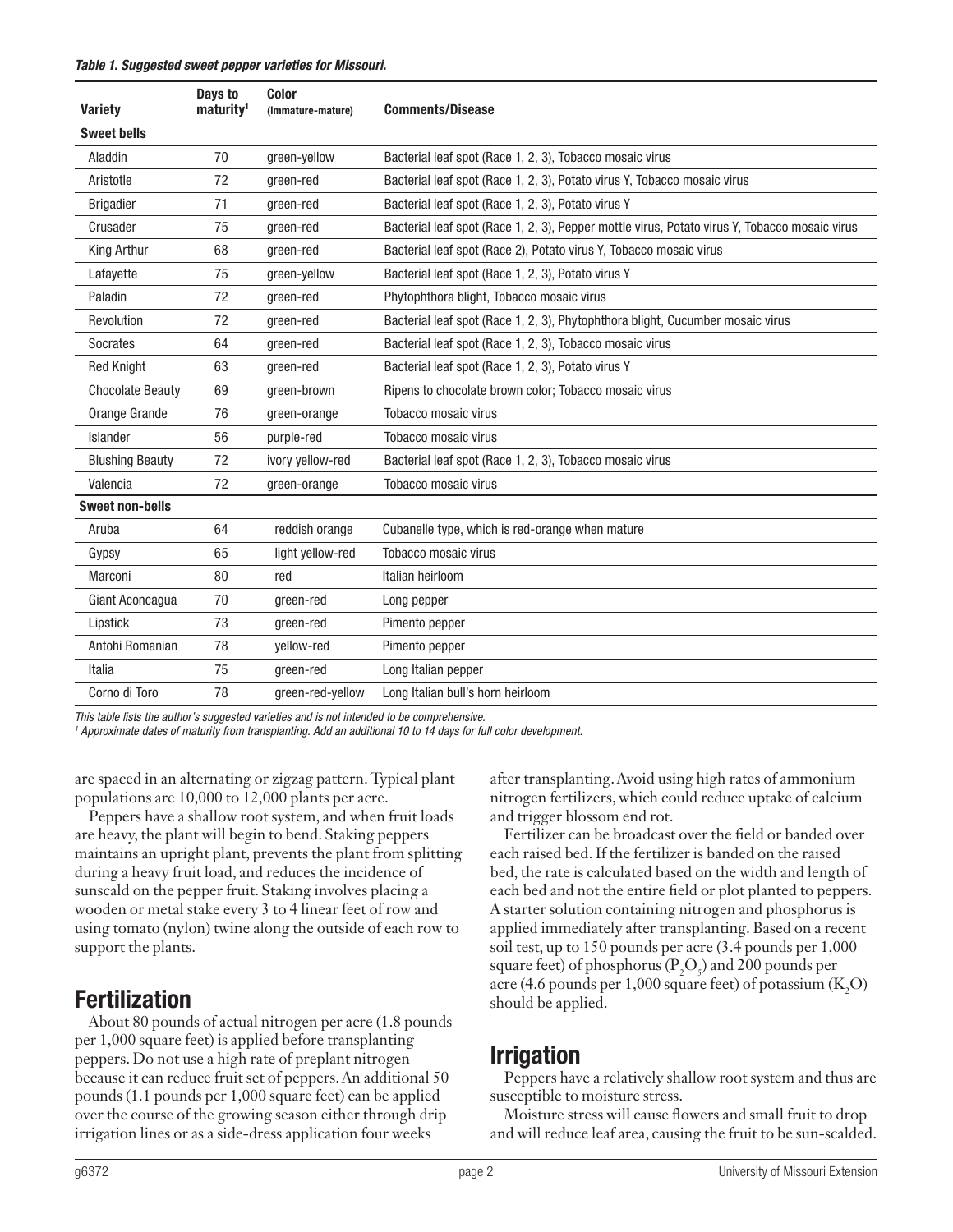Failure to apply adequate water can also exacerbate blossom end rot of peppers. Irrigation is particularly crucial during transplanting, flowering and fruit set. Mulching with organic mulches, such as straw or compost, or plastics can reduce soil moisture loss. Applying too much water to peppers or planting in poorly drained soil can trigger serious diseases such as phytophthora blight.

### High tunnel pepper production

High tunnels are plastic-covered, solar-heated greenhouses that can be used to extend the pepper growing season. Crops are grown directly in the soil without artificial media. High tunnels protect the growing crop from extremes in temperature, wind and rainfall, as well as many pests. For warm-season crops such as peppers, high tunnels are especially beneficial because they accelerate growth of the plants by significantly increasing average daily temperatures. In Missouri, peppers can be established in high tunnels about one month earlier than they typically are established in the field or garden, allowing growers to have early-season peppers for local markets. A commercial high tunnel typically is 2,500 to 3,000 square feet and can accommodate 700 to 800 pepper plants.

Peppers are planted on raised beds as single or double rows on plastic mulch with one or two lines of drip irrigation per bed. Row covers may be needed to protect the peppers from light frosts in spring and fall. In Missouri, peppers can be transplanted within high tunnels in early April through mid-July and harvested through November. With the use of shade cloth to prevent sunscald of ripening peppers, high tunnels promote production of high-quality colored bell peppers. Insect screens can be placed over the vents of the high tunnel to prevent invasion by the European corn borer and other serious insect pests.

#### Pest management

Insects that typically damage peppers in Missouri include the European corn borer, pepper maggot, aphids, thrips, stink bugs, spider mites and cucumber beetle. For more detailed information on methods to control these pests, consult MU Extension publication MX384, *Midwest Vegetable Production Guide for Commercial Growers*.

Peppers can be attacked by several diseases, including bacterial leaf spot, phytophthora blight, anthracnose and viruses. Choosing a resistant variety of peppers is the most effective management strategy for controlling diseases. (See Table 1.)

Blossom end rot is a common physiological disorder affecting sweet peppers. Blossom end rot starts as a watersoaked lesion on the bottom (blossom end) or side of the pepper fruit wall. Eventually the lesion becomes discolored and papery dry, making the fruit unmarketable. Blossom end rot is directly correlated to a calcium deficiency in the fruit. Because calcium enters the fruit by water uptake, blossom end rot can be triggered by extended periods of dry weather followed by heavy rains, when calcium does not enter the fruit in sufficient amounts. Low soil calcium (low pH) can be a direct cause of blossom end rot, so a soil test should be performed to determine the base level of calcium in the soil.

Weeds can significantly lower yield and quality of peppers. Mulching peppers will reduce weed emergence. Research has revealed that shallow cultivation for about 40 days, followed by application of organic mulch, is the most effective way to suppress weeds without the use of herbicides.

### Harvesting and marketing

Peppers are harvested based on demands of the specific market. For example, green bell peppers may have a higher demand during periods of the growing season than colored bells. Thus, it is advisable to determine the demand of buyers in your specific area before harvesting peppers for market. Bell peppers are harvested by hand, beginning at the mature green stage before any color develops. Colored bell peppers are harvested about 10 days after the mature green stage. Colored bell peppers are sweeter than mature green bell peppers and have higher levels of vitamins A and C.

Bell peppers are graded as U.S. Fancy, U.S. No. 1 and U.S. No. 2. Peppers are also graded by size or count per box. Bell peppers are sized as jumbo (greater than 4 inches in diameter), extra large (3.5 to 4.0 inches in diameter) and large (3.0 to 3.5 inches in diameter).

The standard box for sweet peppers is a  $1\frac{1}{2}$ -bushel box weighing about 28 pounds. A good yield of peppers is 700 to 800 bushels, or boxes, per acre.

Peppers should be cooled immediately after harvest to preserve quality. The optimal temperature for cooling peppers is 50 degrees F at 95 percent relative humidity. To avoid chilling injury, do not expose peppers to temperatures lower than 45 degrees F. Long-term exposure to temperatures greater than 50 degrees F can cause the peppers to change color, lose fresh weight and decay. Peppers should not be immersed in water immediately after harvest because water can seep into the fruit cavity and cause the fruit to rot.

Original author: Lewis W. Jett, Division of Plant Sciences